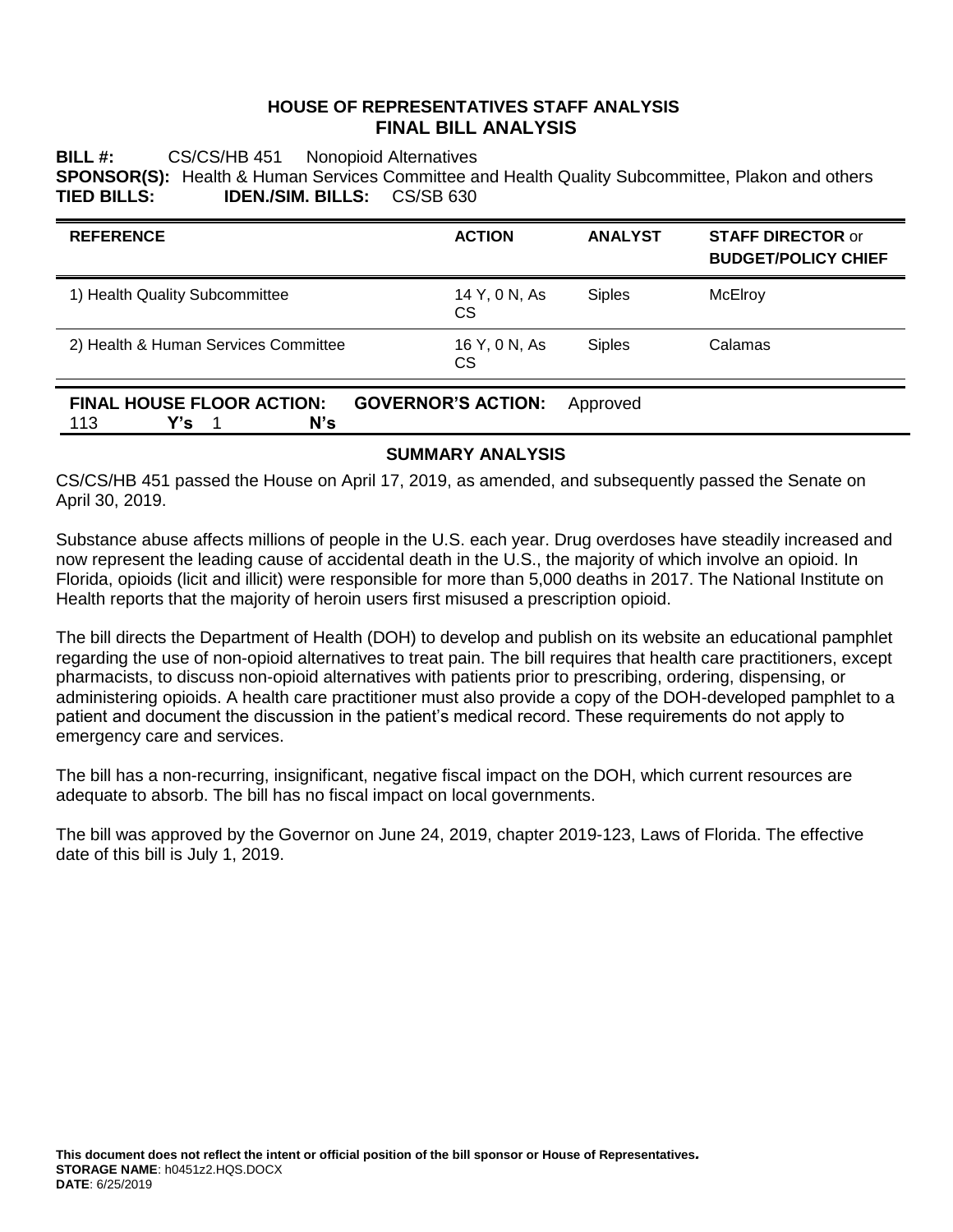# **I. SUBSTANTIVE INFORMATION**

# A. EFFECT OF CHANGES:

### **Present Situation**

#### Substance Abuse

<span id="page-1-0"></span>Substance abuse refers to the harmful or hazardous use of psychoactive substances, including alcohol and illicit drugs.<sup>1</sup> Substance abuse disorders occur when the chronic use of alcohol or drugs causes significant impairment, such as health problems, disability, and failure to meet major responsibilities at work, school, or home.<sup>2</sup> Repeated drug use leads to changes in the brain's structure and function that can make a person more susceptible to developing a substance abuse disorder.<sup>3</sup> Brain imaging studies of persons with substance abuse disorders show physical changes in areas of the brain that are critical to judgment, decision making, learning and memory, and behavior control.<sup>4</sup>

According to the Diagnostic and Statistical Manual of Mental Disorders, Fifth Edition, a diagnosis of substance abuse disorder is based on evidence of impaired control, social impairment, risky use, and pharmacological criteria.<sup>5</sup> The most common substance abuse disorders in the United States are from the use of alcohol, tobacco, cannabis, stimulants, hallucinogens, and opioids.<sup>6</sup>

### <span id="page-1-2"></span><span id="page-1-1"></span>*Opioid Abuse*

Opioids are psychoactive substances derived from the opium poppy, or their synthetic analogues.<sup>7</sup> They are commonly used as pain relievers to treat acute and chronic pain. An individual experiences pain as a result of a series of electrical and chemical exchanges among his or her peripheral nerves, spinal cord, and brain.<sup>8</sup> Opioid receptors occur naturally and are distributed widely throughout the central nervous system and in peripheral sensory and autonomic nerves.<sup>9</sup> When an individual experiences pain, the body releases hormones, such as endorphins, which bind with targeted opioid receptors.<sup>10</sup> This disrupts the transmission of pain signals through the central nervous system and reduces the perception of pain.<sup>11</sup> Opioids function in the same way by binding to specific opioid receptors in the brain, spinal cord, and gastrointestinal tract, thereby reducing the perception of pain.<sup>12</sup> Opioids include<sup>13</sup>:

<http://www.samhsa.gov/disorders/substance-use> (last visited March 2, 2019). <sup>3</sup> National Institute on Drug Abuse*, Drugs, Brains, and Behavior: The Science of Addiction*, available at <https://www.drugabuse.gov/publications/drugs-brains-behavior-science-addiction/drug-abuse-addiction> (last visited May 2, 2019).  $4$  Id.

<span id="page-1-3"></span> $\overline{a}$ 

<sup>8</sup> National Institute of Neurological Disorders and Stroke, *Pain: Hope through Research*, (last rev. Aug. 8, 2018), available at <https://www.ninds.nih.gov/Disorders/Patient-Caregiver-Education/Hope-Through-Research/Pain-Hope-Through-Research> (last visited May 2, 2019).

<sup>9</sup> Gjermund Henriksen, Frode Willoch; *Brain Imaging of Opioid Receptors in the Central Nervous System,* 131 BRAIN 1171-1196 (2007), available at<https://www.ncbi.nlm.nih.gov/pmc/articles/PMC2367693/> (last visited May 2, 2019).

[https://www.integration.samhsa.gov/Opioid\\_Toolkit\\_Community\\_Members.pdf](https://www.integration.samhsa.gov/Opioid_Toolkit_Community_Members.pdf) (last visited May 2, 2019).

<sup>&</sup>lt;sup>1</sup> World Health Organization, Substance Abuse, available at [http://www.who.int/topics/substance\\_abuse/en/](http://www.who.int/topics/substance_abuse/en/) (last visited May 2, 2019). 2 Substance Abuse and Mental Health Services Administration, *Substance Use Disorders,* available at

<sup>5</sup> *Supra* not[e 2.](#page-1-0)

 $^6$  Id.

<sup>7</sup> World Health Organization, *Information Sheet on Opioid Overdose*, World Health Organization (Aug. 2018), available at [http://www.who.int/substance\\_abuse/information-sheet/en/](http://www.who.int/substance_abuse/information-sheet/en/) (last visited May 2, 2019).

 $10$  Id.

 $11$  Id.

<sup>12</sup> Department of Health and Human Services- Substance Abuse and Mental Health Services Administration, *SAMHSA Opioid Overdose Prevention Toolkit: Facts for Community Members* (2013, rev. 2014) 3, available at

<sup>13</sup> Florida Department of Law Enforcement, Medical Examiners Commission, *Drugs Identified in Deceased Persons by Florida Medical Examiners 2017 Annual Report*, (Nov. 2018), available at [http://www.fdle.state.fl.us/MEC/Publications-and-Forms/Documents/Drugs-in-](http://www.fdle.state.fl.us/MEC/Publications-and-Forms/Documents/Drugs-in-Deceased-Persons/2017-Annual-Drug-Report.aspx)[Deceased-Persons/2017-Annual-Drug-Report.aspx](http://www.fdle.state.fl.us/MEC/Publications-and-Forms/Documents/Drugs-in-Deceased-Persons/2017-Annual-Drug-Report.aspx) (last visited May 2, 2019).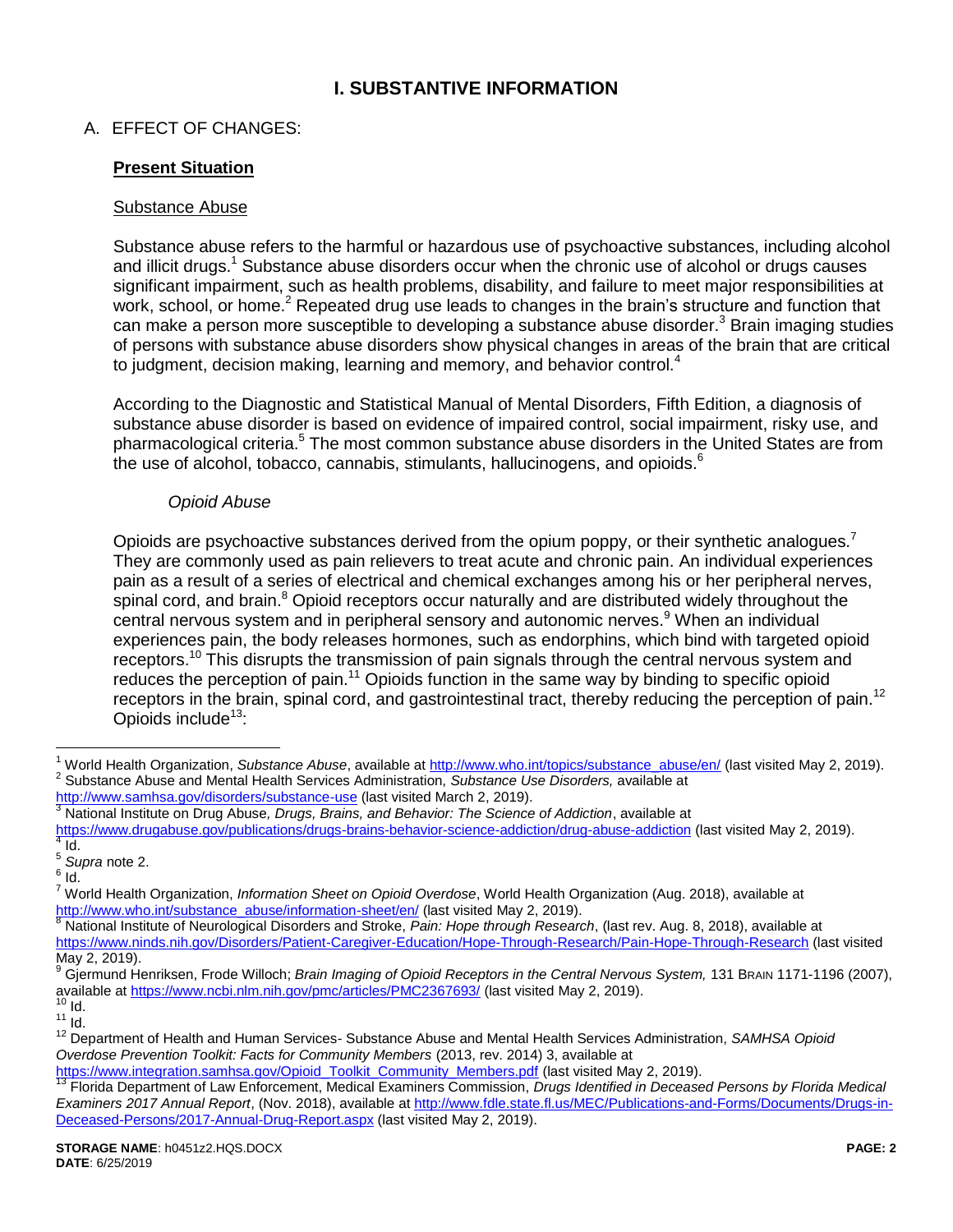- Buprenorphine (Subutex, Suboxone)
- **Codeine**
- Fentanyl (Duragesic, Fentora)
- Fentanyl Analogs
- Heroin
- Hydrocodone (Vicodin, Lortab, Norco)
- Hydromorphone (Dilaudid, Exalgo)
- Meperidine
- Methadone
- Morphine
- Oxycodone (OxyContin, Percodan, Percocet)
- Oxymorphone
- **Tramadol**

Opioids are commonly abused, with an estimated 15 million people worldwide suffering from opioid dependence.<sup>14</sup> Opioids can create a euphoric feeling because they affect the regions of the brain involved with pleasure and reward, which can lead to abuse.<sup>15</sup> Continued use of these drugs can lead to the development of tolerance and psychological and physical dependence.<sup>16</sup> This dependence is characterized by a strong desire to take opioids, impaired control over opioid use, persistent opioid use despite harmful consequences, a higher priority given to opioid use than to other activities and obligations, and a physical withdrawal reaction when opioids are discontinued.<sup>17</sup> Nearly 80 percent of people who use heroin first misused prescription opioids.<sup>18</sup>

An overabundance of opioids in the body can lead to a fatal overdose. In addition to their presence in major pain pathways, opioid receptors are also located in the respiratory control centers of the brain.<sup>19</sup> Opioids disrupt the transmission of signals for respiration in the identical manner that they disrupt the transmission of pain signals. This leads to a reduction, and potentially cessation, of an individual's respiration. Oxygen starvation will eventually stop vital organs like the heart, then the brain, and can lead to unconsciousness, coma, and possibly death.<sup>20</sup> Within three to five minutes without oxygen, brain damage starts to occur, soon followed by death. $^{21}$  However, this does not occur instantaneously as people will commonly stop breathing slowly, minutes to hours after the drug or drugs were used.<sup>22</sup> An opioid overdose can be identified by a combination of three signs and symptoms referred to as the "opioid overdose triad": pinpoint pupils, unconsciousness, and respiratory depression.<sup>23</sup>

The drug overdose death rate involving opioids has increased by 200% since 2000 and has now become the leading cause of accidental deaths in the United States.<sup>24</sup> Opioid-involved overdoses

 $\overline{a}$ <sup>14</sup> *Supra* not[e 7.](#page-1-1)

<sup>15</sup> National Institute on Health, National Institute on Drug Abuse, *What Classes of Prescription Drugs are Commonly Misused?* (rev. Dec. 2018), available at [https://www.drugabuse.gov/publications/research-reports/misuse-prescription-drugs/which-classes](https://www.drugabuse.gov/publications/research-reports/misuse-prescription-drugs/which-classes-prescription-drugs-are-commonly-misused)[prescription-drugs-are-commonly-misused](https://www.drugabuse.gov/publications/research-reports/misuse-prescription-drugs/which-classes-prescription-drugs-are-commonly-misused) (last visited May 2, 2019).

<sup>16</sup> *Supra* not[e 9.](#page-1-2)

<sup>17</sup> *Supra* not[e 7.](#page-1-1)

<sup>18</sup> National Institute on Health, National Institute on Drug Abuse, *Prescription Opioids and Heroin*, (rev. Jan. 2018), available at [https://www.drugabuse.gov/publications/research-reports/relationship-between-prescription-drug-heroin-abuse/prescription-opioid-use](https://www.drugabuse.gov/publications/research-reports/relationship-between-prescription-drug-heroin-abuse/prescription-opioid-use-risk-factor-heroin-use)[risk-factor-heroin-use](https://www.drugabuse.gov/publications/research-reports/relationship-between-prescription-drug-heroin-abuse/prescription-opioid-use-risk-factor-heroin-use) (last visited May 2, 2019).

<sup>19</sup> K.T.S. Pattinson, *Opioids and the Control of Respiration*, BRITISH JOURNAL OF ANAESTHESIA, Volume 100, Issue 6, pp. 747-758, *available at* <http://bja.oxfordjournals.org/content/100/6/747.full> (last visited May 2, 2019).

<sup>20</sup> Harm Reduction Coalition*, Guide to Developing and Managing Overdose Prevention and Take-Home Naloxone Projects* (Fall 2012), <http://harmreduction.org/wp-content/uploads/2012/11/od-manual-final-links.pdf> (last visited March 2, 2019).

 $21$  Id. at 9.

 $^{22}$  Id. at 9.

<sup>23</sup> *Supra* not[e 7.](#page-1-1)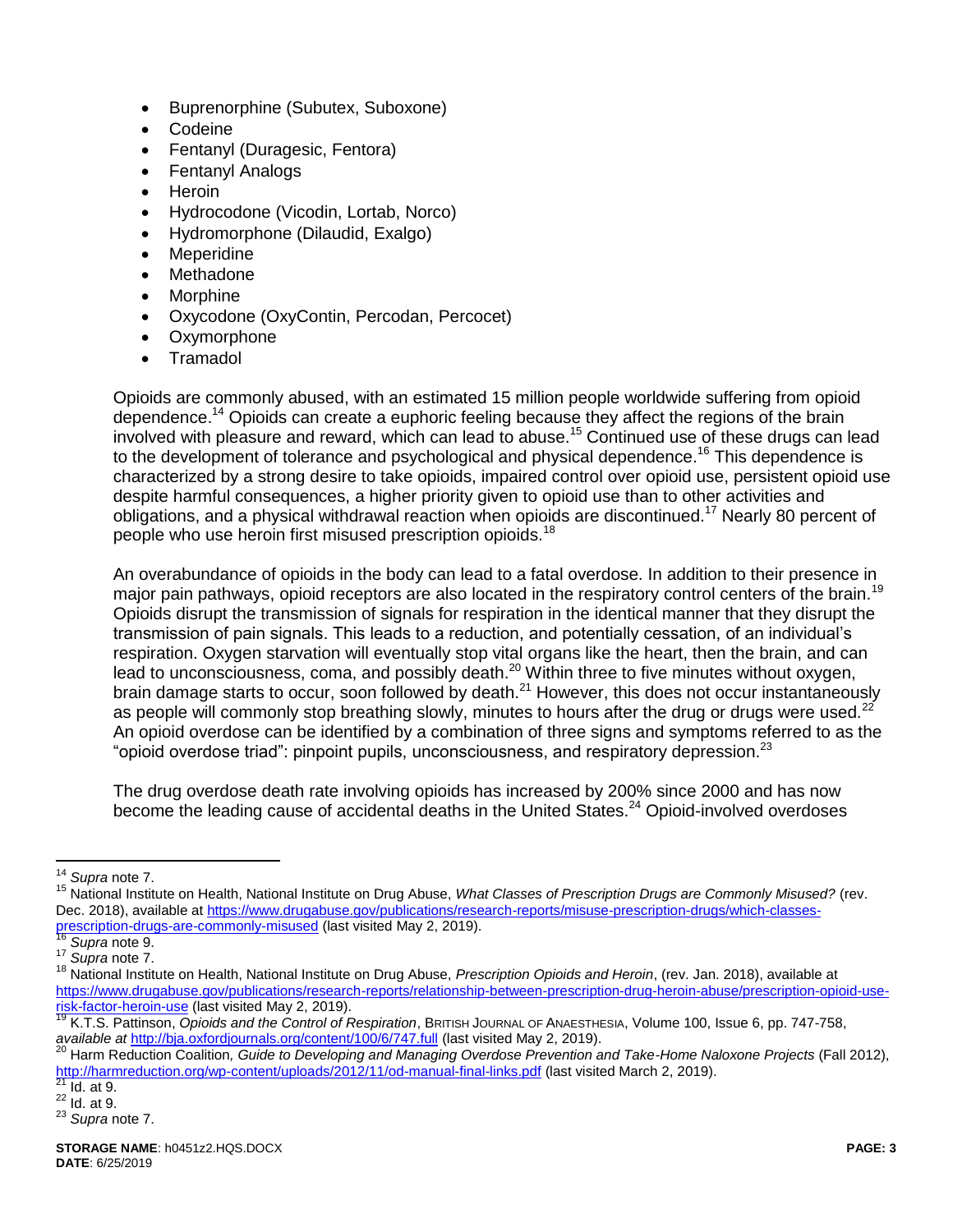accounted for two-thirds of drug overdose deaths from 2015 to 2016.<sup>25</sup> Nationwide, in 2017, there were 47,600 deaths that involved an opioid (licit or illicit), and 17,029 people died from overdoses involving prescription opioids.<sup>26</sup> The most common drugs involved in prescription opioid overdose deaths were methadone, oxycodone, and hydrocodone.<sup>27</sup> In 2017, in Florida, heroin caused 944 deaths, fentanyl and fentanyl analogs caused 3,331 deaths, oxycodone caused 610 deaths, and hydrocodone caused 226 deaths. $^{28}$ 

## Controlled Substance Prescribing in Florida: Chronic Pain

As of January 1, 2012, every physician, podiatrist, or dentist, who prescribes controlled substances in the state to treat chronic nonmalignant pain,<sup>29</sup> must register as a controlled substance prescribing practitioner and comply with certain practice standards specified in statute and rule.<sup>30</sup> Before prescribing controlled substances to treat chronic nonmalignant pain, a practitioner must: $31$ 

- Complete a medical history and a physical examination of the patient which must be documented in the patient's medical record and include:
	- o The nature and intensity of the pain;
	- o Current and past treatments for pain;
	- o Underlying or coexisting diseases or conditions;
	- o The effect of the pain on physical and psychological function;
	- o A review of previous medical records and diagnostic studies;
	- o A history of alcohol and substance abuse; and
	- $\circ$  Documentation of the presence of one or recognized medical indications for the use of a controlled substance.
- Develop a written plan for assessing the patient's risk for aberrant drug-related behavior and monitor such behavior throughout the course of controlled substance treatment;
- Develop a written individualized treatment plan for each patient stating the objectives that will be used to determine treatment success;
- Discuss the risks and benefits of using controlled substances, including the risks of abuse and addiction, as well as the physical dependence and its consequences with the patient; and
- Enter into a controlled substance agreement with each patient that must be signed by the patient or legal representative and by the prescribing practitioner and include:
	- o The number and frequency of prescriptions and refills;
	- $\circ$  A statement outlining expectations for patient's compliance and reasons for which the drug therapy may be discontinued; and
	- $\circ$  An agreement that the patient's chronic nonmalignant pain only be treated by a single treating practitioner unless otherwise authorized and documented in the medical record.

A prescribing practitioner must see a patient being treated with controlled substances for chronic nonmalignant pain at least once every three months, and must maintain detailed medical records

 $\overline{a}$ 

<sup>24</sup> Centers for Disease Control and Prevention, *Increases in Drug and Opioid Overdose Deaths – United States, 2000-2014,* Morbidity and Mortality Weekly Report (MMWR) 64(50); 1378-82, available at

[http://www.cdc.gov/mmwr/preview/mmwrhtml/mm6450a3.htm?s\\_cid=mm6450a3\\_w](http://www.cdc.gov/mmwr/preview/mmwrhtml/mm6450a3.htm?s_cid=mm6450a3_w) (last visited May 2, 2019).

<sup>25</sup> Centers for Disease Control and Prevention, *Drug and Opioid-Involved Overdose Deaths – United States, 2013-2017,* Morbidity and Mortality Weekly Report (MMWR) 64(50); 1378-82, available at  $26$  Id.

<sup>27</sup> Centers for Disease Control and Prevention*, Prescription Opioid Overdose Data*, (Dec. 19, 2018), available at <https://www.cdc.gov/drugoverdose/data/overdose.html> (last visited May 2, 2019).

Supra not[e 13.](#page-1-3)

<sup>&</sup>lt;sup>29</sup> "Chronic nonmalignant pain" is defined as pain unrelated to cancer which persists beyond the usual course of disease or the injury that is the cause of the pain or more than 90 days after surgery. Section 456.44(1)(e), F.S.

 $30$  Chapter 2011-141, s. 3, Laws of Fla. (creating s. 456.44, F.S., effective July 1, 2011).

 $31$  Section 456.44(3), F.S.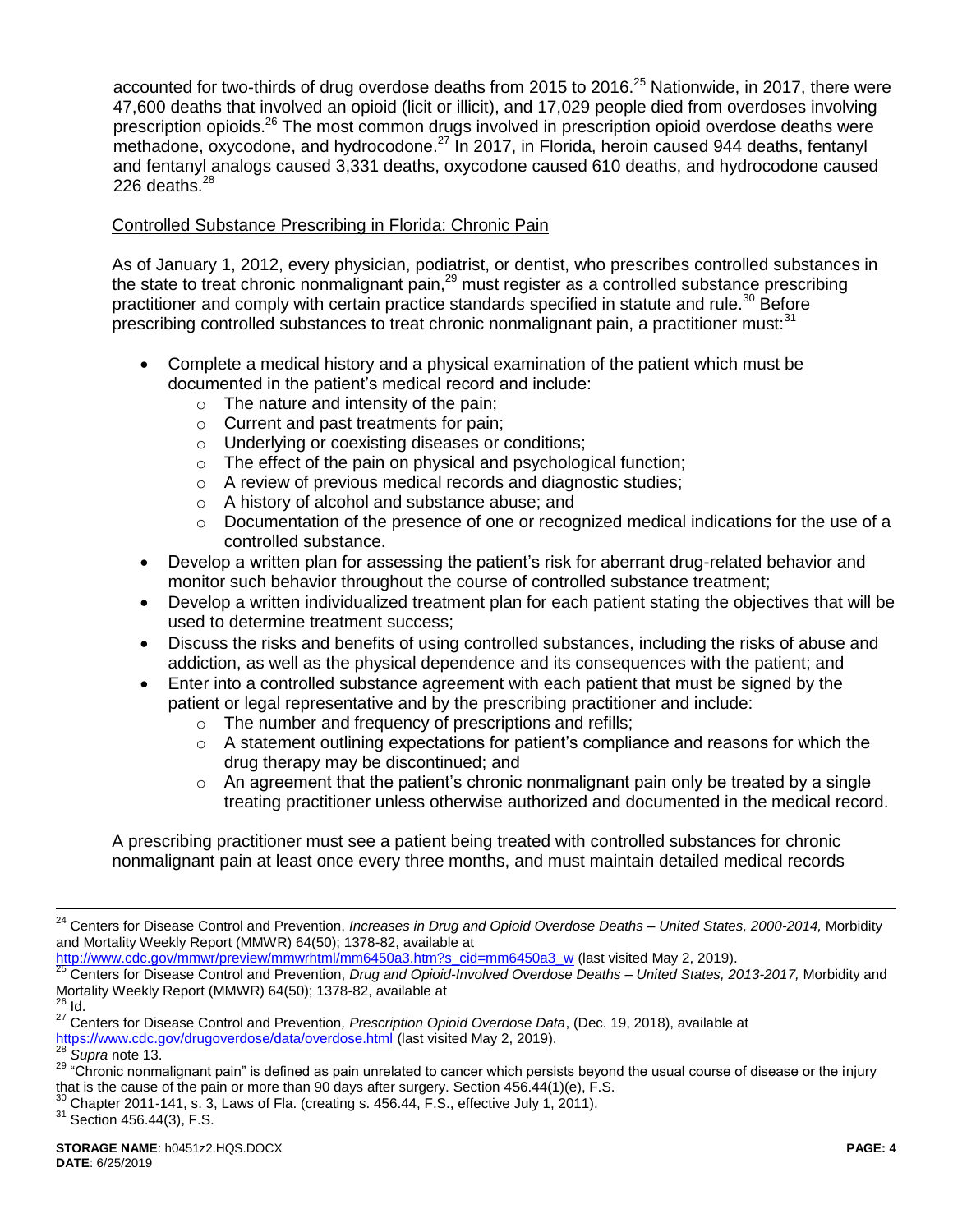relating to such treatment.<sup>32</sup> Patients at special risk for drug abuse or diversion may require consultation with or a referral to an addiction medicine physician or a psychiatrist.<sup>33</sup> The prescribing practitioner must immediately refer a patient exhibiting signs or symptoms of substance abuse to a pain management physician, an addiction medicine specialist, or an addiction medicine facility.<sup>34</sup>

## Controlled Substance Prescribing in Florida: Acute Pain

Each health care regulatory board whose practitioners prescribe controlled substances must adopt rules establishing guidelines for prescribing controlled substances for acute pain, similar to guidelines established for the prescribing of controlled substances for chronic pain.<sup>35</sup> The Boards of Dentistry, Medicine, Nursing, Optometry, Osteopathic Medicine, and Podiatric Medicine, have adopted rules establishing standards that require, a health care practitioner to:<sup>36</sup>

- Conduct a medical history and physical examination of the patient and document the patient's medical record, including the presence of one or more recognized medical indications for the use of a controlled substance;
- Create and maintain a written treatment plan, including any further diagnostic evaluations or other treatments planned including non-opioid medications and treatments;
- Obtain informed consent and agreement for treatment, including discussing the risks and benefits of using a controlled substance; expected pain intensity, duration, options; and use of pain medications, non-medication therapies, and common side effects;
- Periodically review the treatment plan;
- Refer the patient, as necessary, for additional evaluation and treatment in order to meet treatment goals;
- Maintain accurate and complete medical records; and
- Comply with all controlled substance laws and regulations.

A health care practitioner who fails to follow the guidelines established by the appropriate regulatory board is subject to disciplinary action against his or her license.

### Continuing Education on Controlled Substance Prescribing

All health care practitioners who are authorized to prescribe controlled substances must complete a board-approved 2-hour continuing education course, if not already required to complete such a course under his or her practice act. $37$  The course must address:

- Current standards on prescribing controlled substances, particularly opiates;
- Alternatives to the current standards on controlled substance prescribing;
- Nonpharmacological therapies;
- Prescribing emergency opioid antagonists; and
- Information on the risks of opioid addiction following all stages of treatment in the management of acute pain.

 $\overline{a}$ 

 $32$  Section 456.44(3)(d), F.S.

 $33$  Section 456.44(3)(e), F.S.

 $34$  Section 456.44(3)(g), F.S.

 $35$  Section 456.44(4), F.S.

<sup>36</sup> Rules 64B5-17.0045, 64B8-9.013, 64B9-4.017, 64B13-3.100, 64B15-14.005, 64B18-23.002, F.A.C., respectively.

<sup>&</sup>lt;sup>37</sup> Section 456.0301, F.S., Pursuant to s. 464.013(3)(b), F.S., an advanced registered nurse practitioner must complete at least 3 hours of continuing education hours on the safe and effective prescribing of controlled substances each biennial renewal cycle. Rules 64B8- 30.005(6) and 64B15-6.0035(6), F.A.C., requires physician assistants who prescribe controlled substances to complete 3 hours of continuing education on the safe and effective prescribing of controlled substance medications.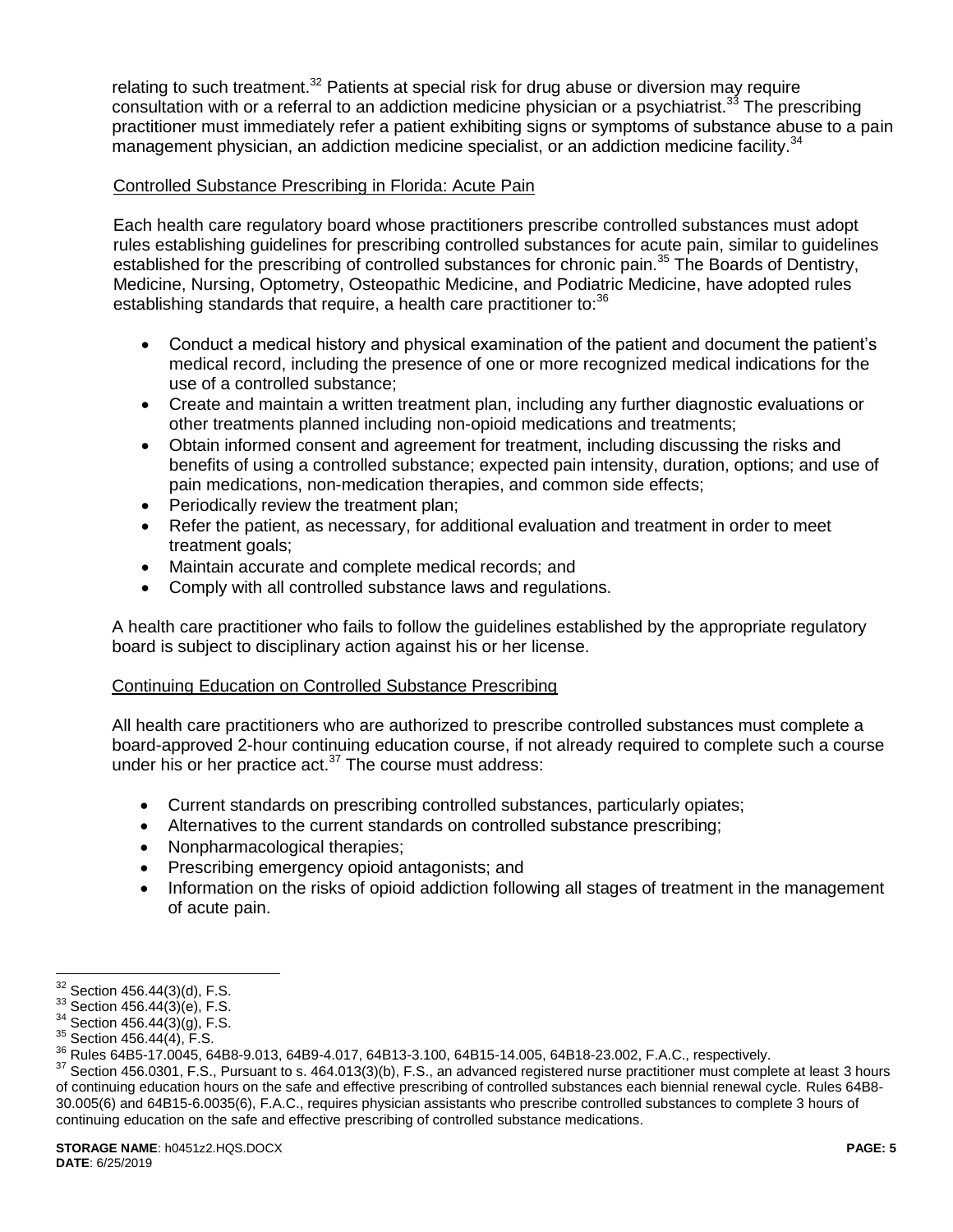The course may be taken in a long distance format and must be included in the continuing education required for the biennial renewal of a health care practitioner's license. The department of health may not renew the license of a prescriber who fails to complete this continuing education requirement.

#### Non-Opioid Alternatives

Using a non-opioid treatment option may eliminate the need for an opioid or reduce the amount of opioids used. The Center for Disease Control and Prevention's (CDC) guidelines for treating chronic pain, indicate that non-pharmacologic therapy and non-opioid pharmacologic therapy are the preferred manners of treatment for chronic pain.<sup>38</sup> Examples of non-opioid treatments include:<sup>39</sup>

- <span id="page-5-0"></span> Non-opioid medications, such as non-steroidal anti-inflammatory agents (NSAIDs), acetaminophen, corticosteroids, and topical products;
- Behavioral interventions, such as meditation:
- Environmental-based interventions, such as lighting alterations and music therapy; and
- Physical interventions, such as surgery, chiropractic care, acupuncture, physical therapy, and massage therapy.

The CDC also advises that opioid therapy should only be considered if the expected benefit to the patient outweighs the risk, and if used, should be combined with non-pharmacologic and non-opioid pharmacologic therapy.<sup>40</sup>

### **Effect of the Proposed Changes**

CS/CS/HB 451 requires the Department of Health (DOH) to develop and make available on its website an educational pamphlet regarding the use of non-opioid alternatives to treat pain. The pamphlet must address, at a minimum:

- Available non-opioid alternatives, including non-opioid medications and drug products, interventional procedures or treatments, acupuncture, chiropractic treatment, massage therapy, physical therapy, occupational therapy, and other appropriate therapies; and
- The advantages and disadvantages of using a non-opioid alternative.

The bill requires a health care practitioner, other than a pharmacist, to inform the patient of non-opioid alternatives for treating pain and discuss the advantages and disadvantages of using such alternatives, prior to prescribing, ordering, dispensing, or administering an opioid. The health care practitioner must document the discussion in the patient's medical record and provide copy of the pamphlet produced by DOH to the patient. These requirements do not apply when a health care practitioner is providing emergency care or services.<sup>41</sup>

 $\overline{a}$ <sup>38</sup> Centers for Disease Control and Prevention, *Guideline for Prescribing Opioids for Chronic Pain,* available at [https://www.cdc.gov/drugoverdose/pdf/Guidelines\\_Factsheet-a.pdf](https://www.cdc.gov/drugoverdose/pdf/Guidelines_Factsheet-a.pdf) (last visited May 2, 2019).

<sup>39</sup> The Joint Commission, *Non-Pharmacologic and Non-Opioid Solutions for Pain Management*, QUICK SAFETY 44 (Aug. 2018), available at [https://www.jointcommission.org/assets/1/23/QS\\_Nonopioid\\_pain\\_mgmt\\_8\\_15\\_18\\_FINAL1.PDF](https://www.jointcommission.org/assets/1/23/QS_Nonopioid_pain_mgmt_8_15_18_FINAL1.PDF) (last visited May 2, 2019. <sup>40</sup> *Supra* not[e 38.](#page-5-0)

<sup>41 &</sup>quot;Emergency care and services" means medical screening, examination, and evaluation by a physician or other authorized personnel under the supervision of a physician to determine if an emergency medical condition exists and, if it does, the care, treatment, or surgery by a physician necessary to relive or eliminate the emergency medical condition, within the service capability of the facility (s. 395.002, F.S.).